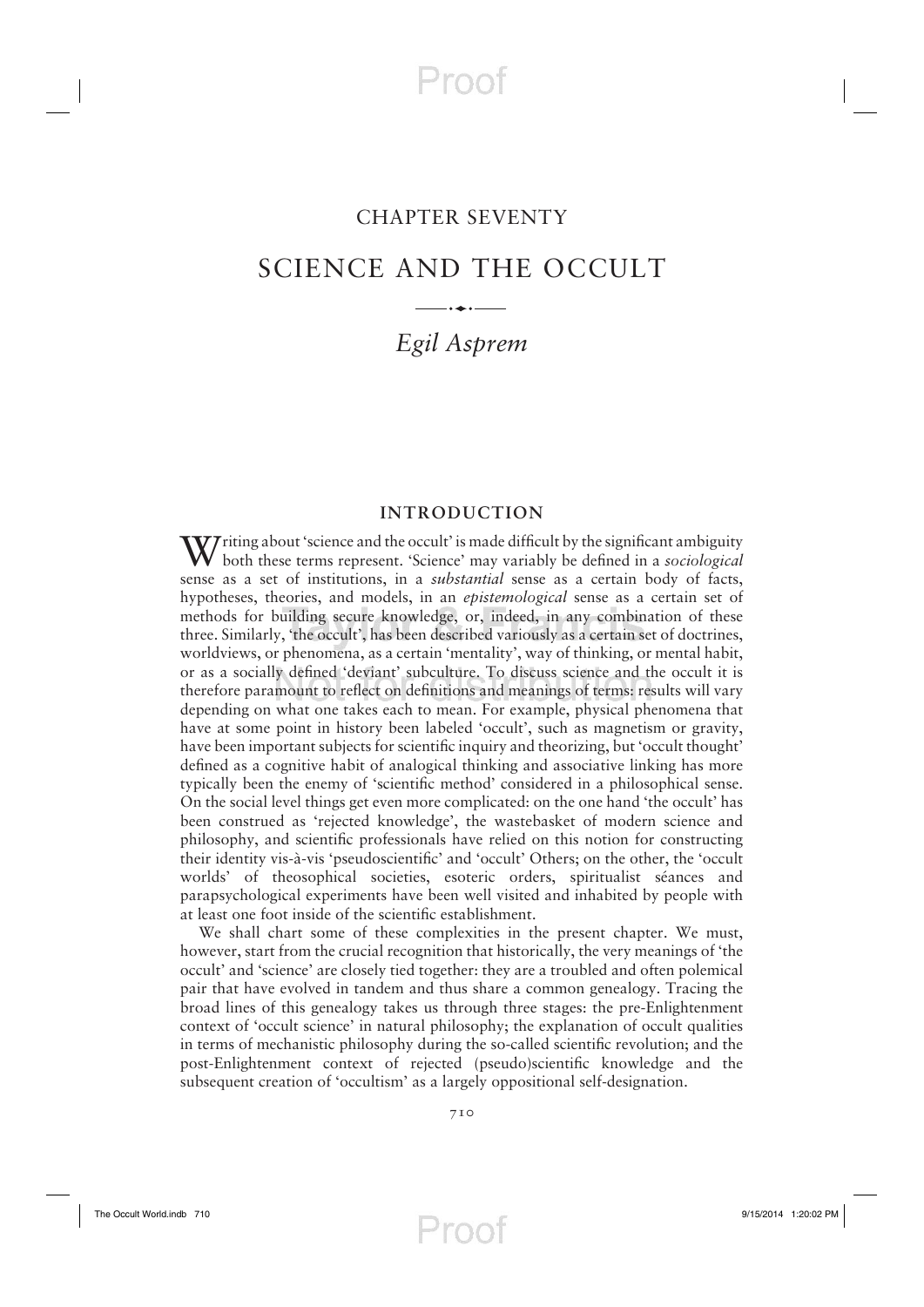#### *–* chapter 70: *Science and the Occult –*

### **A GENEALOGY OF SCIENCE-AND-THE-OCCULT**

#### **'Occult qualities' in Pre-Enlightenment Natural Philosophy**

The term 'occult' (from Latin *occultus*; 'hidden') has a long history in Western natural philosophy (for an overview, see Hanegraaff, 2005). In the medieval scholastic interpretation of Aristotle, the term 'occult qualities' (*qualitates occultae*) was used to describe the hidden qualities of material things, related to their 'form' rather than their 'substance', which could not be perceived directly but which nevertheless accounted for certain physical, observable *effects*. Thus, all physical properties that did not have a clearly discernable cause from the outside could be labeled occult: the property of attracting or repelling other objects was one such occult quality, but the curative or poisonous effects of herbs, mineral tonics, and 'magical' amulets were also included in the same natural–philosophical category. This was in fact the main meaning of the word 'occult' throughout the middle ages, and we find it used in this form among scholastic philosophers such as Thomas Aquinas.

Occult qualities remained an influential concept in renaissance natural philosophy. In extension, it became central for major representatives of Western esoteric thought. Occult qualities were at the foundations of 'natural magic' (*magia naturalis*), and central to the so-called 'occult sciences', particularly alchemy. Thus, Cornelius Agrippa's influential *De occulta philosophia* (1533) described a system of three worlds with three adjoining forms of magic: the terrestrial or sub-lunar world; the astral or supra-lunar world; and the spiritual and divine world beyond the fixed stars. Natural magic belonged to the lower sub-lunar world, and it worked by the skilled use of knowledge about the occult properties of things: metals, herbs, colours, and the occult correspondences between these and the entities of higher worlds, such as the planets.

#### **The Mechanization of Occult Qualities during the Scientific Revolution**

Occult properties were by no means separated from the legitimate science (or natural philosophy) of the early modern period; there was a continuum between natural *magic* and natural *philosophy*. This started to change during the scientific revolution, but not, as has often been contended, by an outright *rejection* of 'occult properties' (cf. Hanegraaff,  $2012$ :  $177-91$ ). It is more correct to say that the emerging mathematical and mechanical paradigm in natural philosophy, associated with names such as Galileo, Descartes and Newton, found in mathematics a way to make the unobservable causes of 'occult qualities' subject to precise measurement, explanation and prediction – a possibility that had effectively been denied by scholastic philosophy. An example of these changing tides is found in Descartes' *Principia philosophiae* (1644): here we find a number of diagrams thought to explain the hidden mechanisms that govern previously 'occult' effects such as magnetism, now made explicable by an atomic theory of matter and the principles of mechanical motion.

An effect of the rise of the so-called mechanical philosophy, which by the eighteenth century had come to include mathematics, astronomy, physics and chemistry (with attempts to subsume biology, mental, moral and political philosophy as well, in the works of e.g. La Mettrie and Hobbes) was that research paradigms that had rested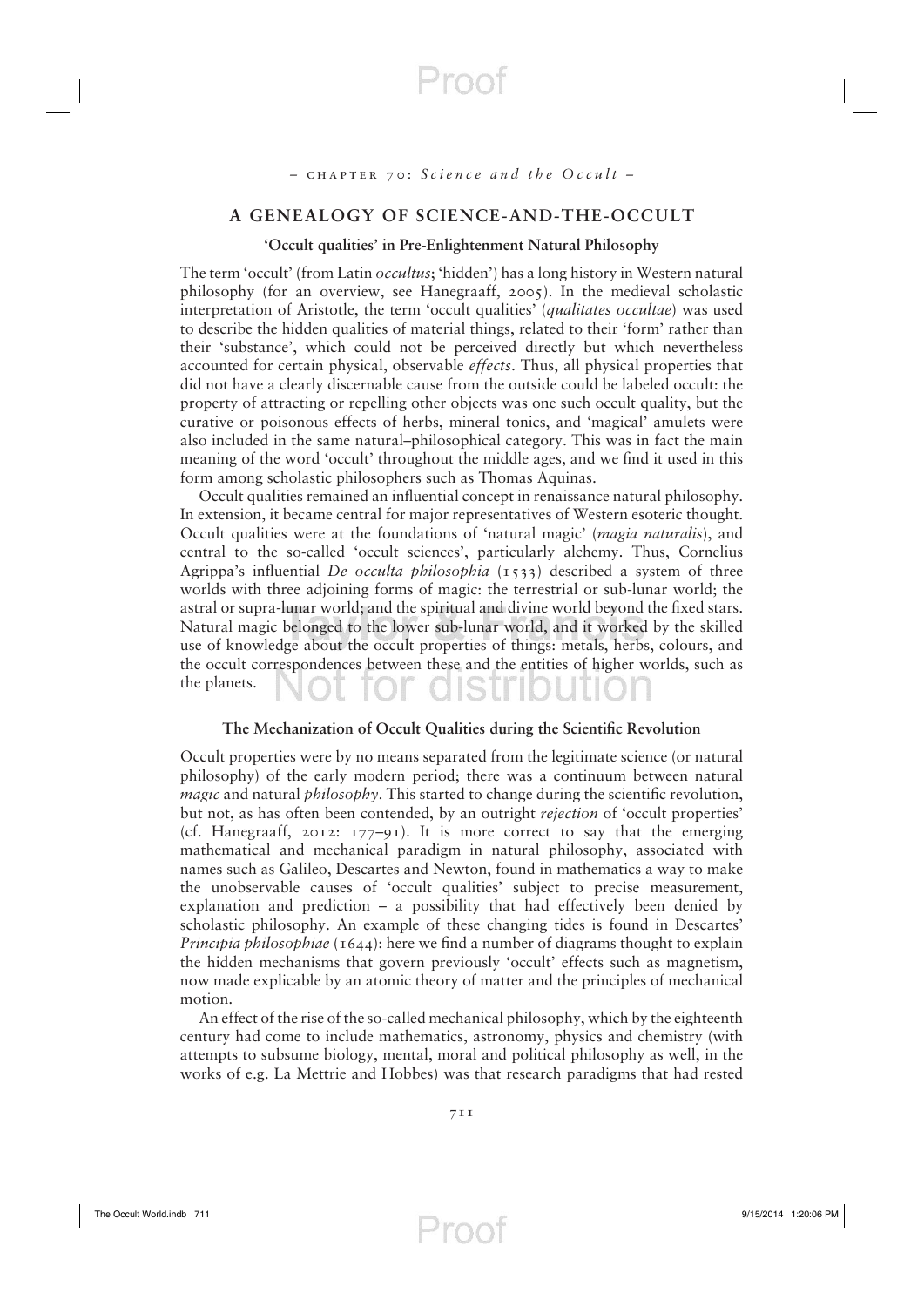#### *– Egil Asprem –*

Proot

on the notion of occult qualities became increasingly marginalized. One example of this process was the separation of chemistry from alchemy by the end of the seventheenth century. This happened in the wake of Robert Boyle's work, sometimes labeled the 'father of chemistry', who is perhaps better described as a laboratory alchemist who embraced the mechanical philosophy and achieved explanatory success thereby (cf. Principe, 1998). What followed during the eighteenth-century Enlightenment was a grand-scale rejection of entire fields of superseded knowledge in natural philosophy, most notably of alchemy and astrology. This is the context in which notions of 'occult sciences' first started to take shape: alchemy, astrology and (natural) magic were all thought to share a foundation in occult qualities and correspondences, which had no place in Enlightenment epistemology.

### **The Post-Enlightenment 'Occult': Occult Forces and Rejected Knowledge**

It is thus from the Enlightenment period onwards that we can truly speak of a notion of strict *separation* between science and the occult – a primarily polemical dichotomy created by the process of differentiation between modern science and other domains of thought, including philosophy and theology. This process continued in the nineteenth century, with the professionalization of the natural sciences, and the sociological differentiation of 'scientists' as a separate social class, the term 'scientist' having been coined by philosopher William Whewell as late as 1840.

In light of these very significant intellectual and social developments, notions of 'the occult' and of science were rapidly changing, and would come to take on quite different meanings. Two new developments must be mentioned here. First, the ascendency of the mechanistic philosophy led to a proliferation of pseudo-mechanical occult *forces*, typically formulated by people standing on the boundaries of the emerging modern sciences. Second, the Enlightenment project led to a view of the occult as pseudo-scientific and pseudo-religious 'rejected knowledge'; that is, as an undercurrent of ideas that were not 'scientific' because unacceptable from the standpoint of Enlightenment epistemology, and not 'religious' because unacceptable from the standpoint of established church doctrine (cf. Hanegraaff, 2012).

The notion of occult *forces* appears to have been invented during the Enlightenment under the influence of the mechanical philosophy. Occult forces were distinct from occult qualities in that they were conceived of in terms of pseudo-mechanistic 'laws', invisible 'fluids', or 'fields', modeled on the concepts proposed in the new physics. Indeed, where the prototypical examples of occult qualities were found in the Aristotelian doctrine of forms, the prototypical occult (i.e. hidden) force was found in Newtonian gravity. The notion of material bodies pulling each other from a distance, without any observable intermediary substance, triggered the imaginations of thinkers in other fields, and seemed to lend some legitimacy to postulating similar universal 'laws' and invisible 'forces' in other domains. In fact, a vast number of such forces, often connected to the notion of a subtle, invisible 'ether', were proposed by natural philosophers of the Enlightenment period (Asprem, 2011, 134–35). Most of these theories never made it to the status of scientific orthodoxy: Benjamin Franklin formulated an 'elastic ether' theory to account for electricity, for example, while George Le Sage's 'kinematic ether' was offered as explanation for a wide range of phenomena, including gravity, weight, and chemical affinity (cf. Laudan,  $1981$ ).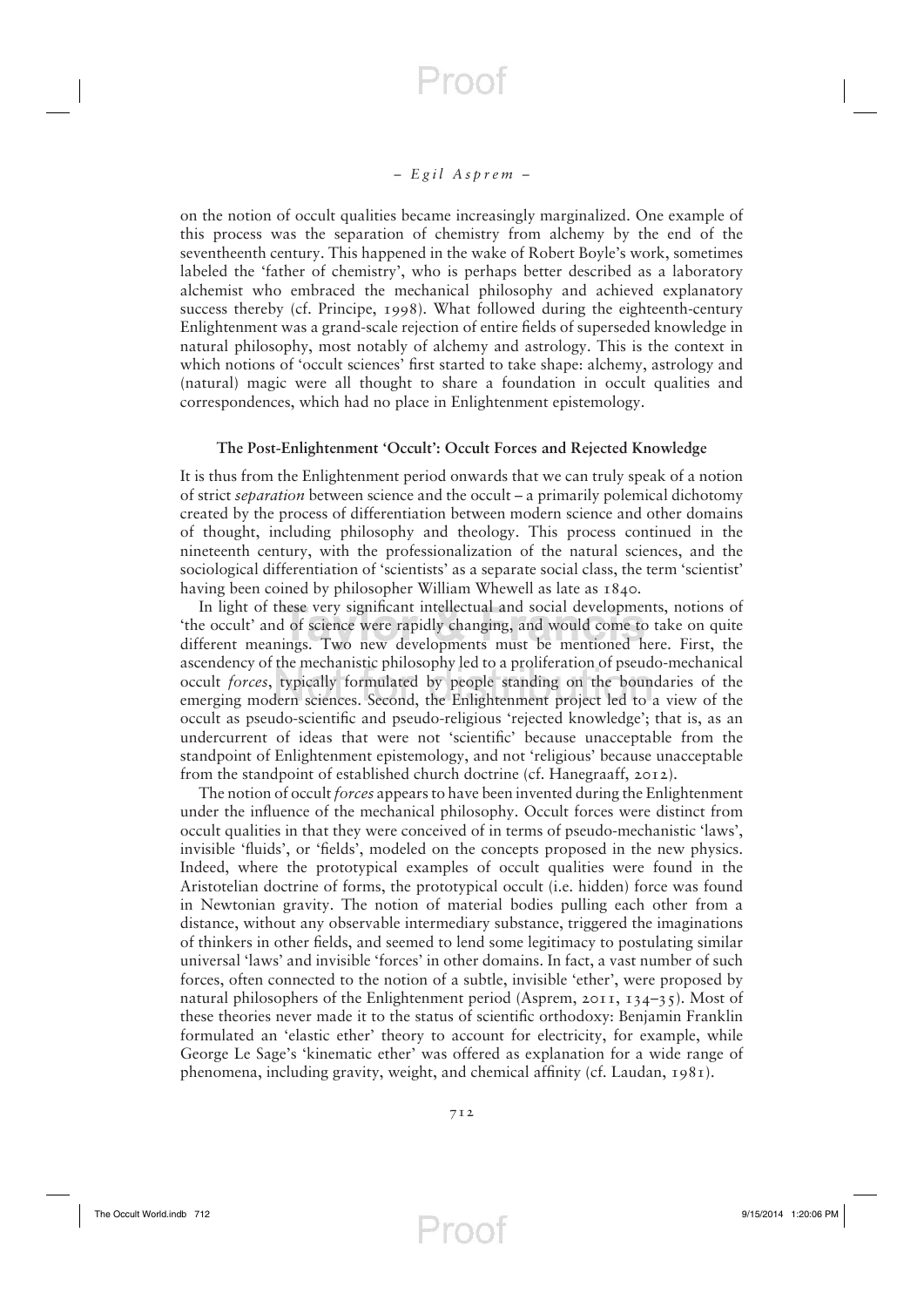# -Praat

#### *–* chapter 70: *Science and the Occult –*

While most of these unsuccessful theories were simply forgotten, some of that which never became official science (at least not for any substantial period) would become highly influential in the emerging world of the post-Enlightenment 'occult'. A primary example of this is Franz Anton Mesmer's notion of 'animal magnetism', first conceptualized as a pseudo-mechanistic theory of subtle fluids, interpenetrating the cosmos and living beings, accounting for various physical and psychical ailments as well as special mental rapports between human beings (see the article on Mesmerism and Animal Magnetism). The different theories and practices associated with Mesmerism came to exert an enormous influence on nineteenth-century esoteric currents, notably occultism and spiritualism. It provided a science-like explanation of magic in Joseph Ennemoser's *Geschichte der Magie* (1844), which in turn became the single most important influence on H. P. Blavatsky's published works of Theosophy. Eliphas Levi's massively infl uential *Dogme et rituel de la haute magie* similarly looked to Mesmerism for its account of the magical agent, 'astral light'. Finally, the new interpretation of alchemy as *spiritual* alchemy, first outlined in Mary Anne Atwood's *Suggestive Inquiry into the Hermetic Mystery* (1850), used Mesmerism as the prism through which this physico-spiritual discipline was to be understood.

A number of other occult forces were proposed throughout the nineteenth century, modeled on concepts taken from physics. Among these we should mention the 'odic force' of the baron and industrialist Karl von Reichenbach, a form of vital energy named after the Norse god Odin, and the 'vril force', invented by the British author Edward Bulwer Lytton for his fantastical novel *The Coming Race* (cf. Strube, 2013). All these occult forces – animal magnetism, astral light, the odic force, vril – found their way into the synthetic doctrines of the Theosophical Society, and became central 'sciency' terms in occultism in the nineteenth and twentieth centuries. As forms of rejected scientific knowledge, they became important resources for occultists to *challenge* established science, typically perceived as 'materialistic' and 'dogmatic', while at the same time claiming a form of rational knowledge for themselves (cf. Hammer, 2001; Asprem, 2012, 446-59).

### **SCIENCE AND THE OCCULT IN THE TWENTIETH CENTURY: THREE RELATIONS**

At the dawn of the twentieth century, both 'the occult' and 'science' had acquired meanings that are relatively close to those of our own days. Science referred to a privileged body of knowledge about the natural world, sanctioned by specialist institutions, supported by professional educational programs enjoying high prestige, and basing its epistemic claims on a set of increasingly sophisticated methods of inquiry. The 'occult', by contrast, was a residual category that included a great number of rejected knowledges, pursued on a social arena of secret lodges and occult societies, and disseminated through a number of periodicals and books provided by a flourishing occult publishing industry. The occult' thus included the theory and practice of ritual magic as taught by various Hermetic and Rosicrucian orders; it encompassed the arcane doctrines of Theosophy, the practice of astral travel, the Mesmeric trances, Spiritualist séances, and telepathic and clairvoyant communication; and a number of alternative histories of lost continents, hidden masters, and powerful secret societies were discussed in occult publications. While the contrast with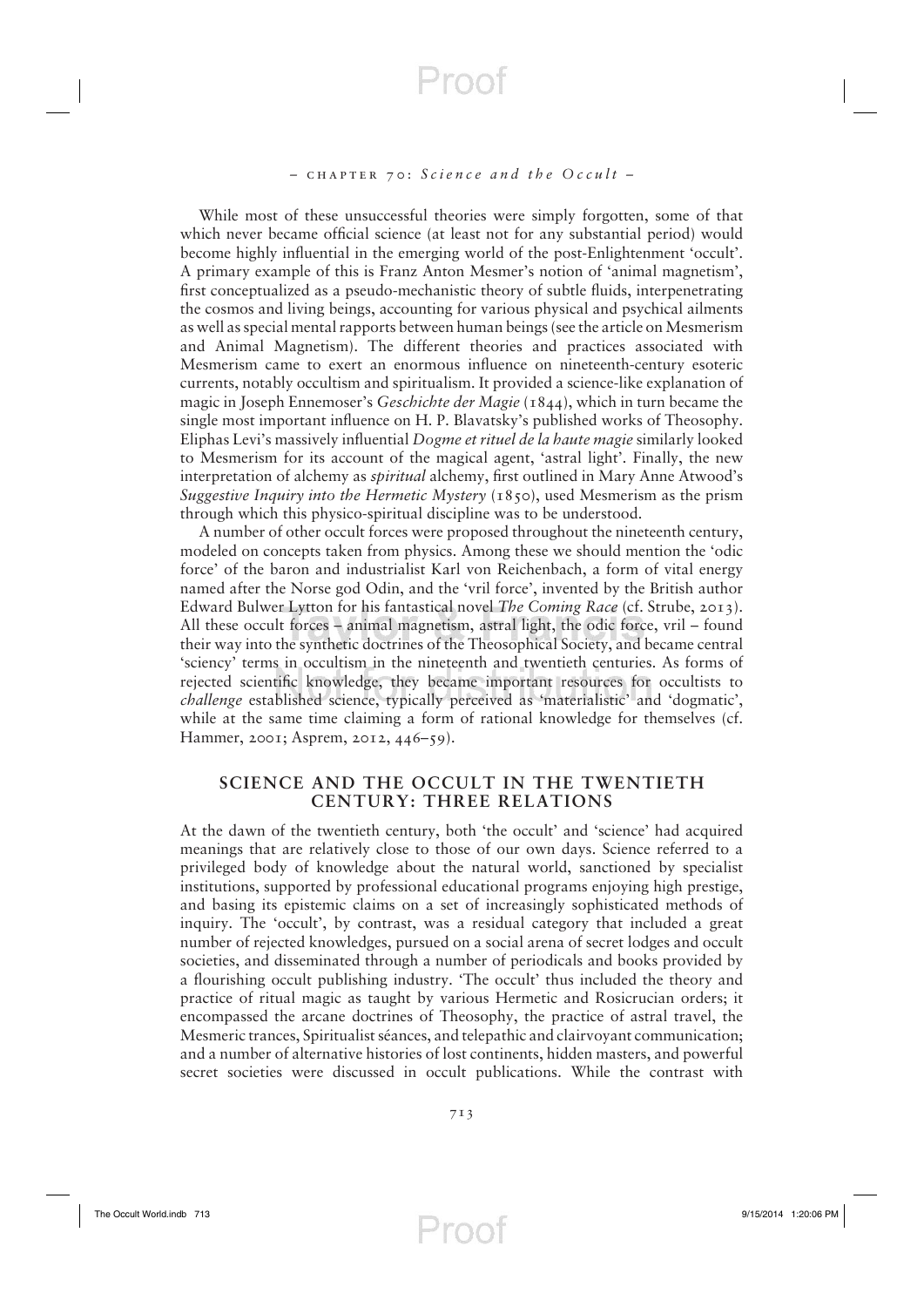#### *– Egil Asprem –*

Proot

professional science is evident, the invocation of reason and scientific legitimacy was seldom far away when such topics were discussed.

Thus, even when we limit our investigation of relations between science and the occult to a period in which these terms are relatively stable, that is, from about the start of the twentieth century until today, the picture remains complex. Recalling the words of caution that opened this chapter, I shall proceed to look at three different kinds of relations between science and the occult, namely: science *in* the occult, the occult *in* science, and science *of* the occult. Together, these three approaches reveal the most central aspects of the complex relationship between science and the occult in the modern world.

#### **Science in the Occult**

As we have already seen, there is a tight genealogical connection between the occult and the disciplines of science and natural philosophy. As a wastebasket category of rejected knowledge, the occult has thus come to include much that, from the perspective of contemporaneous scientists, would be associated simply with superseded or pseudo-scientific knowledge. It is hard to deny that the post-Enlightenment occult has typically been characterized by an *oppositional* ethos – sometimes revolutionary and utopian, other times 'reactionary' counterrevolutionary – that brings an automatic fascination with all that is rejected by religious, political and scientific Establishments (cf. Webb,  $1974$ ). Thus references to occult forces bearing exotic, technical-sounding names only accrue over time, as we have seen.

The fascination for rejected and therefore 'forbidden' (and therefore powerful and subversive) scientific knowledge can thus be seen as a consequence of the *social form* and status acquired by the occult in the nineteenth century. However, this is not the whole story. The 'occult' of any given period (for it must always be seen as tied to historical contexts) shows an equal, if not even higher, interest for contemporary *established* science. Failing to recognize this comes at the risk of automatically assuming 'the occult' to represent simply a form of 'regressive' tendency of the human mind, a conception that has often been put forward (e.g. Adorno, 1994, 172: 'occultism is a symptom of the regression of consciousness') but which hardly squares with the historical evidence. Whether we are talking about Theosophy in the 1880s or 'New Age' in the 1970s, spokespersons of the occult are often deeply fascinated in what they consider to be the big scientific questions of their time. In the late nineteenth century, this included things like ether physics and controversies over Darwinian and non-Darwinian theories of evolution (e.g. Asprem, 2011; Asprem, 2013). There were genuine scientific controversies and uncertainties on these issues, and occult spokespersons were more than happy to share their own interpretations. A century later, the basic relation was the same, but now with quantum mechanics in the role previously occupied by ether physics.

How do we interpret occult interest in contemporary science? One aspect has to do with the air of *legitimacy* conferred by the appeal to science in modern society (Hammer, 2001). With the rise of prestige for the scientific project after the Enlightenment, science became a much sought-after commodity. Possessing it is to possess a form of cultural capital that may potentially elevate one's social status. The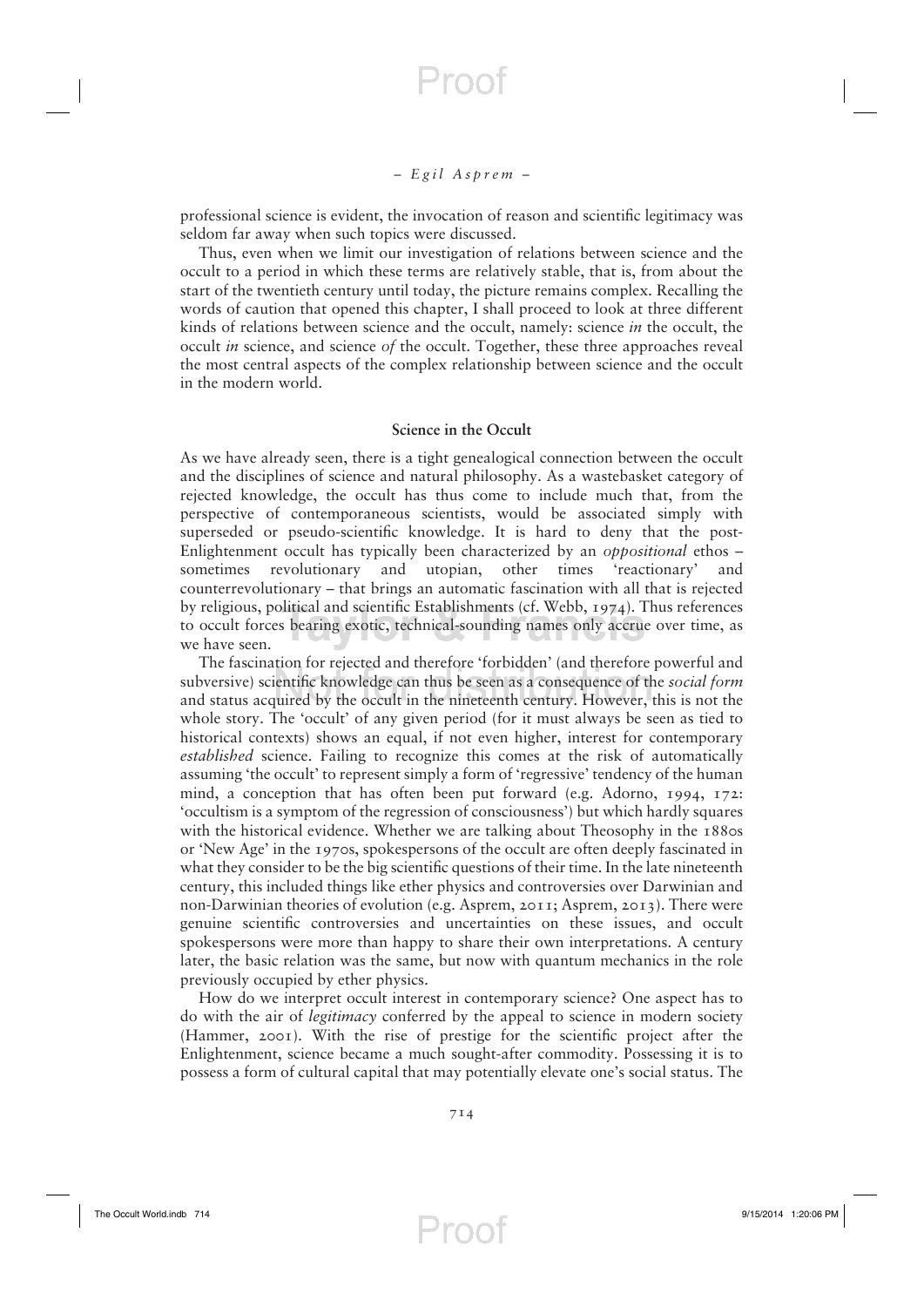# -Prant

#### *–* chapter 70: *Science and the Occult –*

occult has thus found itself in a precarious situation where the legitimacy of science is very much desired, while the perceived worldview-implications of its most successful theories are something to be fiercely combated. The use of scientific knowledge in the occult is thus often part of an exercise in turning science against itself: the scientific Establishment got the basic facts right, but is led astray by materialistic and disenchanted dogma. An initiated, occult interpretation of science is needed to gain the higher insights that essentially *transcend* science, religion and philosophy alike. This type of fascination with 'higher knowledge' must be considered a major motivation for modern occult spokespersons to engage with current scientific thinking in the first place (cf. von Stuckrad, 2005; Asprem, 2012,  $428-554$ ).

Another aspect that must be mentioned here is the presence not only of scientific themes discussed by occultists, but of *individual scientists* contributing directly to occult discourse. Despite the occult's status as constituting a form of rejected, pseudoscientific knowledge, a number of well-established and highly influential scientists have taken part in occult milieus, and willingly lent their credibility to support ideas circulated in them. We may think of the celebrated physicist and chemist Sir William Crookes, who was an ardent explorer of spiritualism and a supportive member of the Theosophical society in the late nineteenth century. The physicist Sir Oliver Lodge similarly spent the better half of his life defending spiritualism by aligning it with ether physics, lending credibility to the occult concept of the 'etheric body' (Asprem, 2011). In the second half of the twentieth century, all the most noteworthy authors of so-called 'New Age science' have been trained as scientists: Fritjof Capra, David Bohm, Rupert Sheldrake and Ilya Prigogine are only a few examples of more recent figures who are equally at home publishing technical scientific papers in peer-reviewed journals as writing popularizing, speculative interpretations of science mysticism for a broader pop-occultural audience (cf. Hanegraaff, 1996, 62–76).

Finally, we should consider the question of scientific *method* in the occult. It is true that, for the most part, the uses of science in occult discourses are *speculative* in nature. The aim is to squeeze out arcane secrets from a body of static knowledge borrowed from past and present sciences, and to harmonize these with religious, mythical and esoteric knowledge found elsewhere. In this process, science is just treated as a prestigious and hence desired body of knowledge, *not* as a set of methods or a system of organized scepticism actively concerned with *building* knowledge. In other words: despite criticizing the scientific establishment for being 'dogmatic', what occult spokespersons looking for higher knowledge in science actually do is to elevate certain pieces of knowledge to the status of unchallengeable dogma. This has created quite some problems for occult syntheses that have aligned their higher knowledge with the best science of a specific period only to see the scientific profession change their minds dramatically in light of new evidence and theory. This happened to the Theosophical Society, which faced major problems reconciling their old doctrines, harmonized with Victorian ether physics and pre-Mendelian biology, with the radical scientific changes of the early twentieth century (Asprem, 2012, 460–97; Asprem, 2013). The result is that, still to day, references to quantum mechanics and relativity theory are simply patched onto a system that is still teeming with etheric bodies and vital forces.

While this appears to be a general trend, there are also a few examples of attempts to apply 'scientific methods' to the pursuit of esoteric knowledge. The *rhetoric* of scientific methodology was a central point for many spiritualists, basing itself on a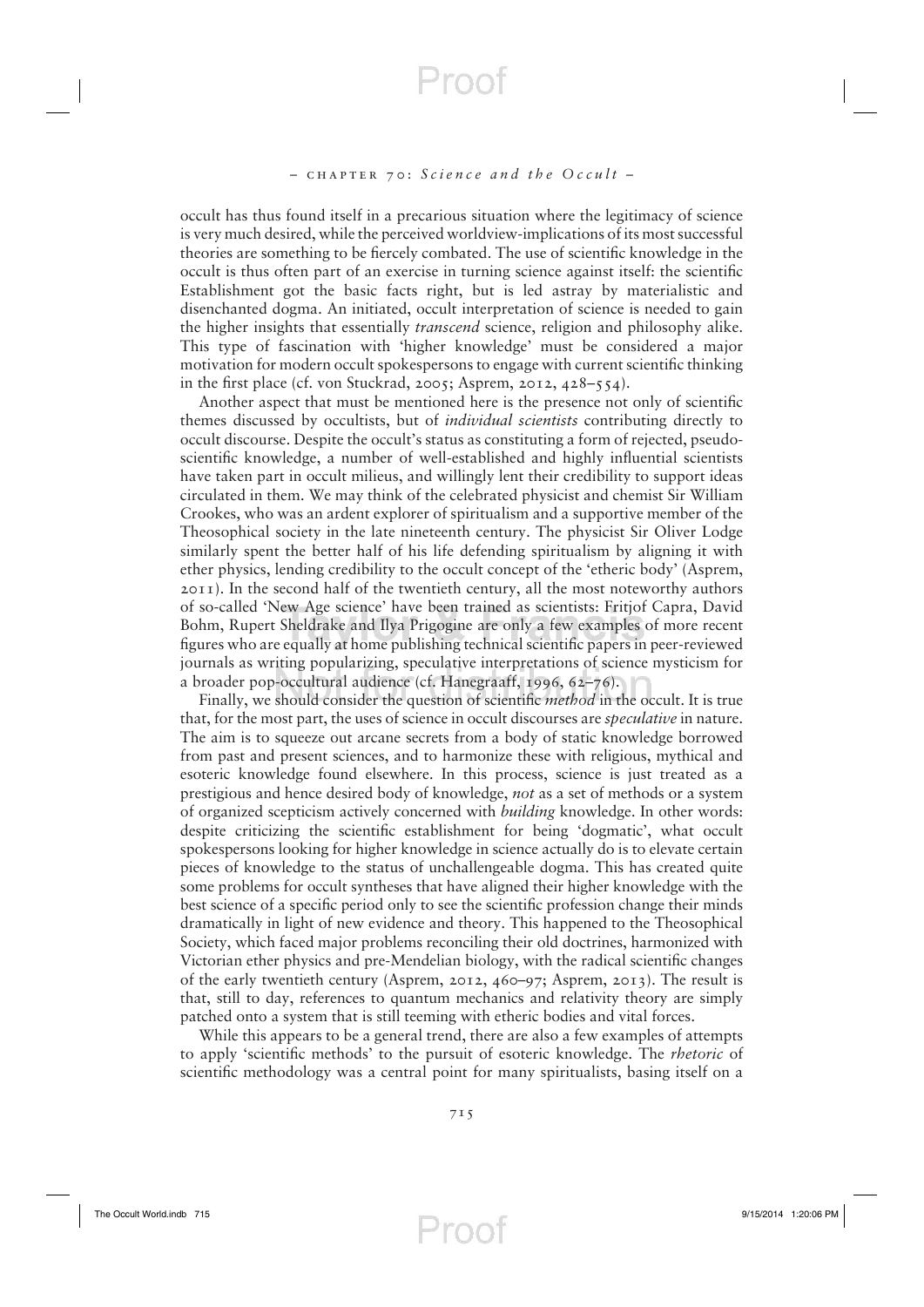# Proot

#### *– Egil Asprem –*

rather unconvincing form of verificationism. Something similar is found in Annie Besant and Charles Webster Leadbeater's programme of 'occult chemistry'. Their project, begun in 1895 and continued in the early decades of the twentieth century, was to use clairvoyance to observe the chemical elements by direct vision – a method of observation that was claimed to be superior to the indirect and instrumentalized methods at the disposal of mundane chemists and physicists. While this represented a new way of engaging science from the perspective of the occult, emphasizing experiment and (occult) observations rather than the mere proclamation of esoteric doctrines, it was still far from recognizing the strictures of scientific methodology.

Aleister Crowley, whose magical system of 'Scientific Illuminism' was intended to make magic properly 'scientific', took a rather different approach (Asprem, 2008). Unlike most of his occult contemporaries, Crowley did not believe that using scientific nomenclature had anything to do with being 'scientific'; in fact, he frequently criticized other occultists for thinking so. Instead, Crowley sought to devise new methods of controlling and correcting magical practice. An important part of this was to construct magical rituals as experiments, taking measures to avoid subjective validation and confirmation bias by making the effects of magic intersubjectively available and subjected to a form of occult peer-review. This was done primarily through the use of a magical diary, which was to be written as a scientific protocol so that others could see what had actually been done and achieved. In addition to this, Crowley sought to recreate the hermeneutical tools of the kabbalah to work as ways to check the occult correspondences of magical *visions* – effectively inventing ways to falsify subjective experience. While Crowley's system hardly qualifies as science in its own right, a sincere attempt to incorporate scientific thinking in magical practice has to be recognized.

Not f Che Occult in Science<sup>O</sup> Ution

One of the lasting impacts of Frances Yates' much-read classic, *Giordano Bruno and the Hermetic Tradition* (1964), was the notion that 'the occult' (loosely understood as the 'Hermetic', 'esoteric' and 'mystical') had been a potent force in the establishment of the modern sciences. According to the Yates thesis, now generally dismissed, the fascination for the newly discovered Hermetic texts in the Italian Renaissance, and the attempted renovation of magic, constituted an important aspect of the first phase of the 'scientific revolution'. It was through a magical emphasis on 'man as operator' that the new experimentalism (later associated with the likes of Bacon, Boyle and Locke) found its original impetus, and it was the solar worship of the Hermeticists that gave heliocentrism its spiritual motivation. The Yates thesis thus gave some credit to identifying occult influences on actual scientific development. While the thesis is now generally dismissed, at least in its original form (cf. Hanegraaff, 2001), it remains the case that it is difficult to separate 'science' from 'the occult' in the medieval and early modern period, as we have discussed above. It is, however, problematic to ascribe a scientifically 'progressive' quality to Renaissance natural magic, or even to describe disciplines such as alchemy or astrology as 'proto-sciences'. Doing so means to abstract away everything in those broad fields that does not fit what we nowadays think of as science, keeping only the parts that, with hindsight of history, turned out to look a bit like predecessors for modern practices. By doing this one loses sight of the complexity of early modern natural philosophy, of which the

Proot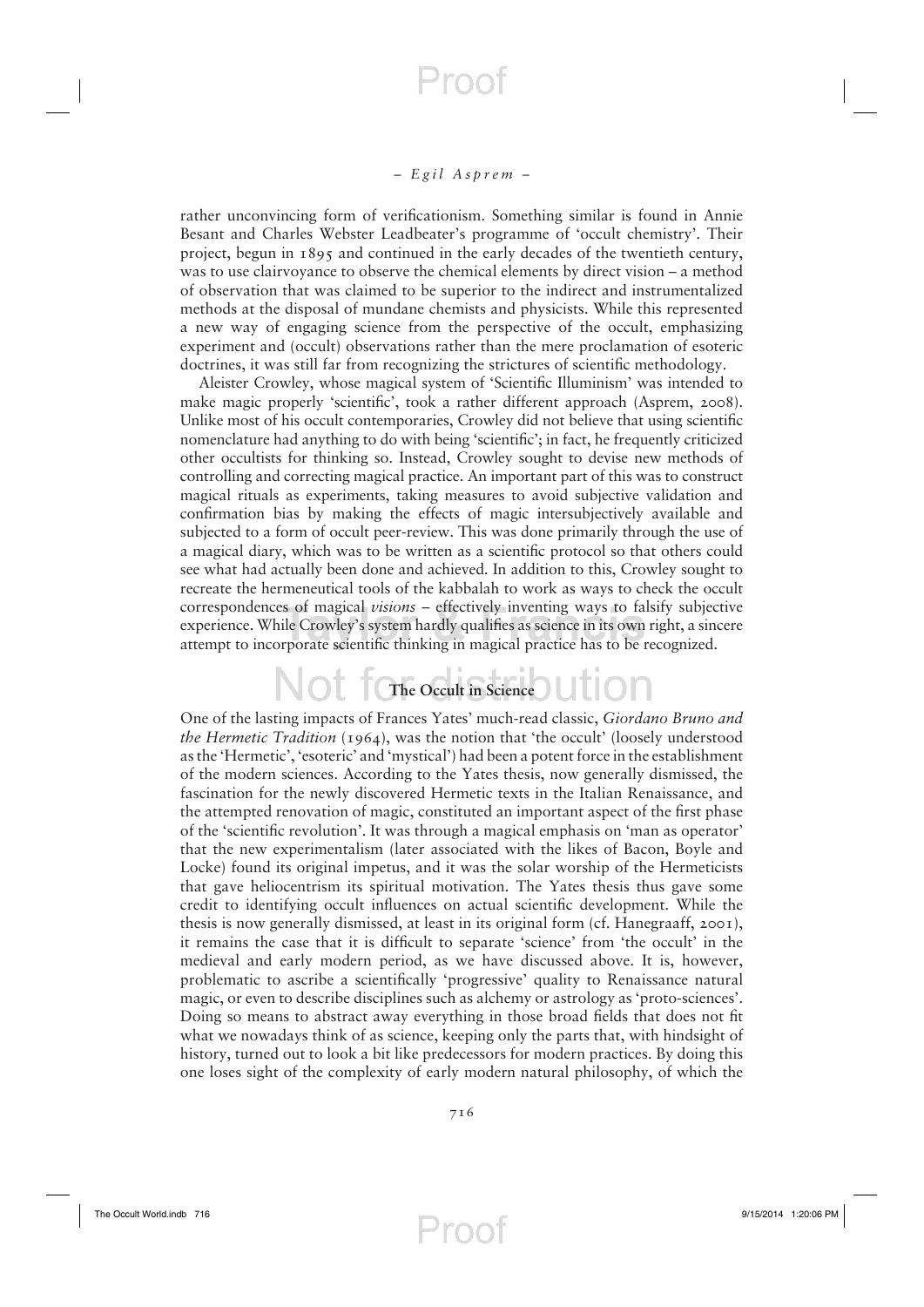# Proot

#### *–* chapter 70: *Science and the Occult –*

so-called occult sciences were integral parts, while at the same time making an artificial link between our present concepts of 'the occult' and 'the sciences'.

Discussing the role of the occult *in* science we must therefore be more specific. One obvious place to start is by returning to the issue of scientific professionals who make the link between their scientific research and occult doctrines. Such individuals represent a form of *social* overlap between the *milieus* of the occult and of science; if we think in terms of Venn diagrams, it means that we can locate parts of the occult milieu within parts of scientific milieus. While this is in itself significant, it still remains a fact that there is little evidence of these occult-scientific threshold figures bringing occult concepts directly into their scientific work. The transaction is for the most part one-way, and it goes from science to the occult.

There are a few exceptions to this, but they remain rather superficial: When Francis Aston discovered the isotopes, for example, he first thought he had discovered a new element, which he named 'meta-neon' – after one of the elements 'clairvoyantly' descried by Besant and Leadbeater's occult chemistry. Aston had read the Theosophical literature with fascination, and found that his 'shadow element' had similar properties to those Besant and Leadbeater had described. However, it is revealing that Aston failed to mention this borrowing in his official publications at the time (Hughes, 2003). Similarly, there was a revived fascination for alchemy in early twentiethcentury chemistry, revolving around the discovery that the elements of the periodic table were not stable and indivisible as previously thought, and that genuine transmutation of elements was not only possible, but happened spontaneously in nature through radioactive decay (cf. Morrisson, 2007). Once again the fascination was for the most part aesthetic, with scientists finding exciting metaphors and tropes in which to couch their narratives of scientific exploration when communicating it to a wider audience (cf. Asprem,  $2012$ :  $109-19$ ). An influence of alchemical theories on actual scientific research is much harder to spot.

The role of the occult in science has been much more important as a resource for the *popularization* of science, and the attempted creation of worldviews based on scientific concepts. This brings us back to the genre of 'New Age science'. We should however also mention the more prestigious field of 'natural theology' – still very much alive today, supported by the economic muscles of institutions such as the Templeton Foundation. Natural theology was traditionally a theological branch of natural philosophy, concerned with the study of the divine through the application of reason and empirical investigation of nature. As a discipline, it lost credibility with the professionalization of the natural sciences after the Enlightenment, but it was revived in the late nineteenth and early twentieth century. Influential twentiethcentury scientists and thinkers such as William James, Alfred North Whitehead, Henri Bergson, Arthur Eddington and James Jeans may be said to have contributed to the genre (see e.g. Witham, 2005; Bowler, 2001). Contrary to 'the occult', natural theology has mostly retained its status as a high-brow intellectual and respectable liberal-Christian discipline (e.g. Bowler 2001); nevertheless, its theological conceptions border very closely on the occult – whether in its reliance on forms of 'mysticism' and unmediated experience (as in the case of James and Eddington), in their views of a mathematical, Pythagorean godhead, graspable through pure reason (as in the case of Jeans), or in the immanent, panentheistic, evolutionary ways of conceiving the divine in e.g. Whitehead, Bergson, and a host of other 'emergentist' thinkers (cf.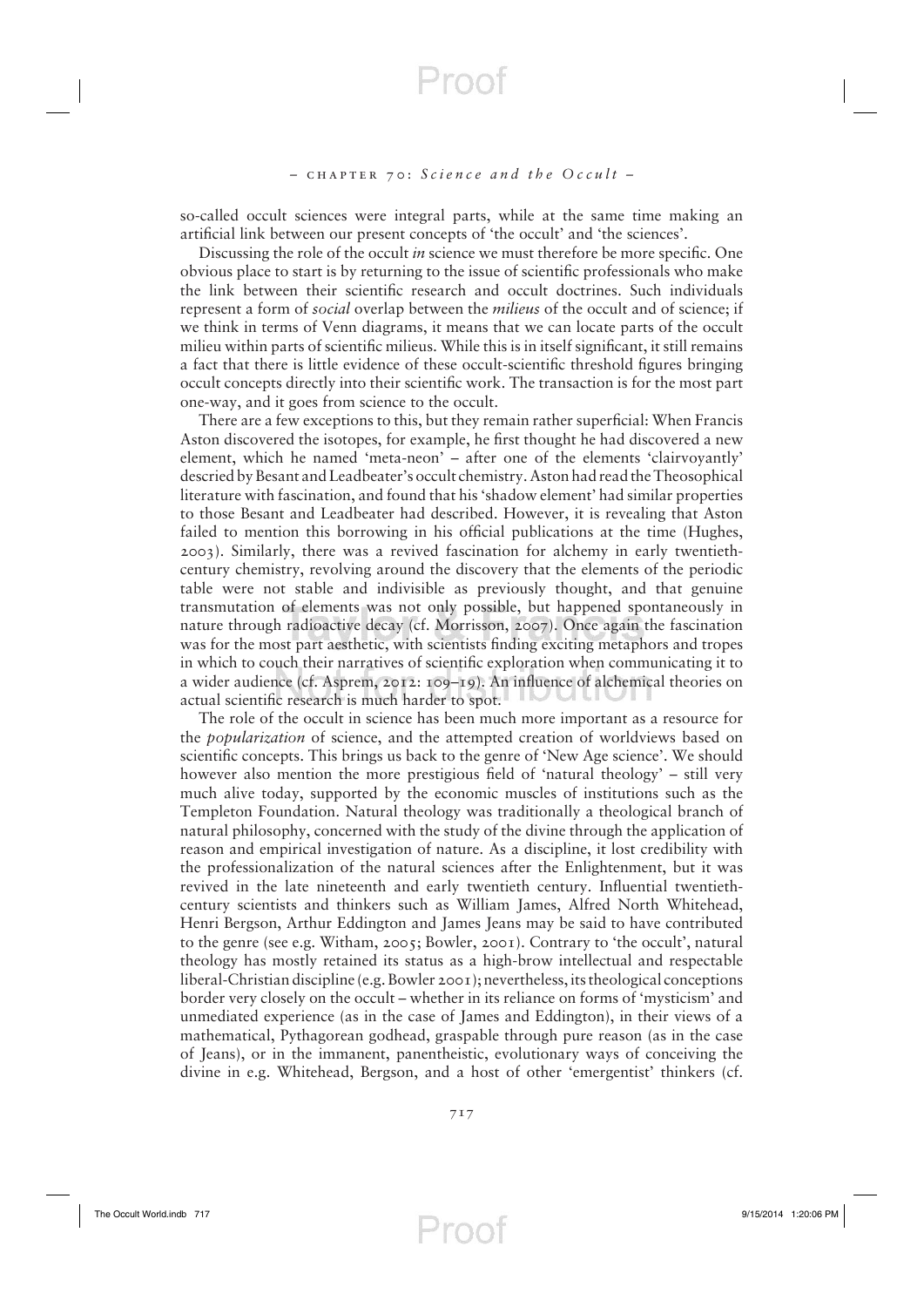#### *– Egil Asprem –*

Proot

Asprem, 2012, 282–90). While they have been able to keep a mantle of respectability, these theologies are about as heterodox as any occult doctrine, and very much for the same reasons: they break the separation between creator and creation, muddle the eternity and unchangeable nature of the divine, and hold higher, soteriological knowledge to be attainable outside of revelation, by the seeker's own initiative. Given such theological overlaps, it is reasonable to see the literature of natural theology as belonging to the broader occulture.

#### **Science of the Occult**

The final type of relation we shall consider in this chapter is that which occurs when science takes 'the occult' as its object of study. Here, all the meanings of 'science' are activated: professionals working in scientific institutions take the best methods of their disciplines and apply them in a study of what they consider 'occult phenomena', publishing their results in peer-reviewed journals. The reasons for undertaking such research are varied, oscillating between a wish to debunk and discredit and a wish to prove and legitimize specifi c occult phenomena. Spiritualism elicited such responses from the very beginning, and these would lead to the discipline of 'psychical research' – later developed into modern parapsychology while also providing a foundation for the organized 'Skeptics movement'.

We can thus divide 'science of the occult' into at least three camps based on *intentions*: (1) those who seek to justify occult phenomena, (2) those who seek to debunk them, and (3) those who study occult phenomena as interesting cases for the discipline they happen to belong to, whether this be psychology, sociology, or history. While the *intentions* differ, however, the *consequences* of all three types of research may in fact overlap in interesting ways. A historical study of occult movements may in practice have a legitimizing effect on occult practitioners, and a parapsychological study intended to demonstrate clairvoyance may in practice lead to a strengthening of the null-hypothesis of the sceptics.

While it will take us too far afield to discuss the full extent of such effects (examples may be gleaned from the articles on psychology and sociology of the occult in the present volume, as well as the one on the Society for Psychical Research), we should mention some notable contributions to science that have come about precisely from the scientific study of occult phenomena. The study of the occult has notably been an important experimental challenge, yielding significant methodological innovation in fields such as psychology, physiology, and statistical analysis. The  $1784$  investigation of Mesmer's animal magnetism by a commission of the French Royal Academy led to the development of the first blinded and controlled clinical trial, and the discovery of a placebo effect (cf. Herr, 2005). A century later, experimental studies in psychical research triggered much discussion about probability theory, with major figures such as C.S. Peirce contributing. It was also in the context of early experimental parapsychology that the full gamut of blinds, control and randomization were employed together in experimental trials for the first time (cf. Hacking,  $1981$ ). These may not have been quite the kind of contributions to science that most psychical researchers would have in mind, but they are nevertheless remarkable achievements of critical thinking. As these examples suggest, the scientific study of the occult is riddled with unintended consequences.